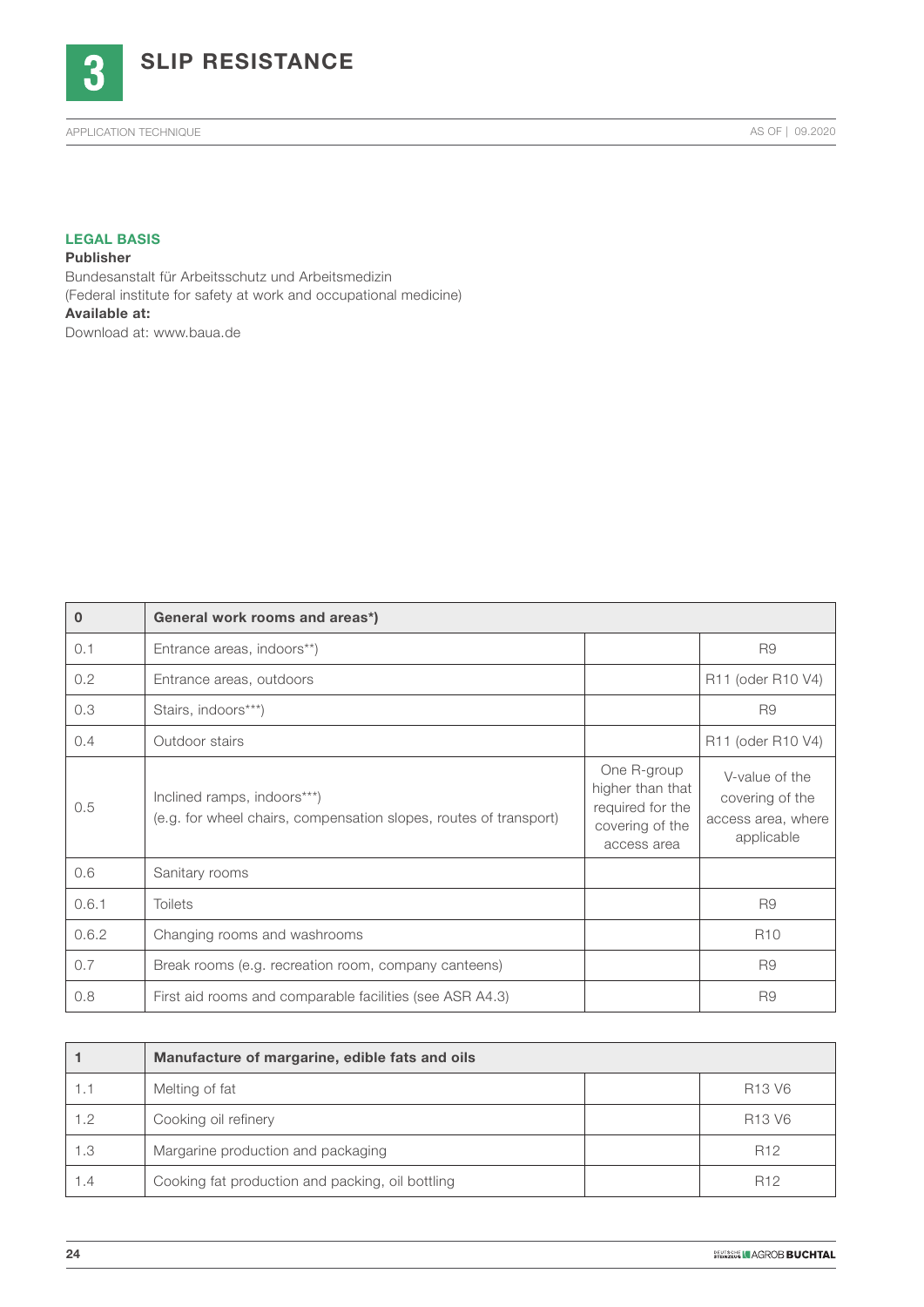

|     | Milk processing, cheese production          |                       |
|-----|---------------------------------------------|-----------------------|
|     | Fresh milk processing and butter production | R <sub>12</sub>       |
| 2.2 | Cheese production, storage and packaging    | <b>R11</b>            |
| 2.3 | Icecream manufacturing                      | <b>R<sub>12</sub></b> |

| 3   | Chocolate and confectionery production                         |                 |
|-----|----------------------------------------------------------------|-----------------|
| 3.1 | Sugar processing                                               | R <sub>12</sub> |
| 3.2 | Cocoa production                                               | R <sub>12</sub> |
| 3.3 | Production of raw mixtures                                     | <b>R11</b>      |
| 3.4 | Fabrication of chocolate bars and shells and filled chocolates | <b>R11</b>      |

|     | Production of bread, cakes and pastries<br>(bakeries, cake shops, production of long-life bakery products) |                    |
|-----|------------------------------------------------------------------------------------------------------------|--------------------|
| 4.1 | Dough preparation                                                                                          | <b>R11</b>         |
| 4.2 | Rooms in which predominantly fats or liquid mixtures are<br>processed                                      | R <sub>12</sub>    |
| 4.3 | Washing-up rooms                                                                                           | R <sub>12</sub> V4 |

| 5    | Slaughtering, meat processing                    |                                 |
|------|--------------------------------------------------|---------------------------------|
| 5.1  | Slaughter-house                                  | R <sub>13</sub> V <sub>10</sub> |
| 5.2  | Tripe processing room                            | R <sub>13</sub> V <sub>10</sub> |
| 5.3  | Meat sectioning                                  | R <sub>13</sub> V <sub>8</sub>  |
| 5.4  | Sausage kitchen                                  | R <sub>13</sub> V <sub>8</sub>  |
| 5.5  | Boiled sausage unit                              | R <sub>13</sub> V <sub>8</sub>  |
| 5.6  | Raw sausage unit                                 | R <sub>13</sub> V <sub>6</sub>  |
| 5.7  | Sausage drying room                              | R <sub>12</sub>                 |
| 5.8  | Gut store                                        | R <sub>12</sub>                 |
| 5.9  | Salting and curing rooms, smoking establishments | R <sub>12</sub>                 |
| 5.10 | Poultry processing                               | R12V6                           |
| 5.11 | Cold cuts and packaging unit                     | R <sub>12</sub>                 |
| 5.12 | Workshop with sales area                         | R12V8****)                      |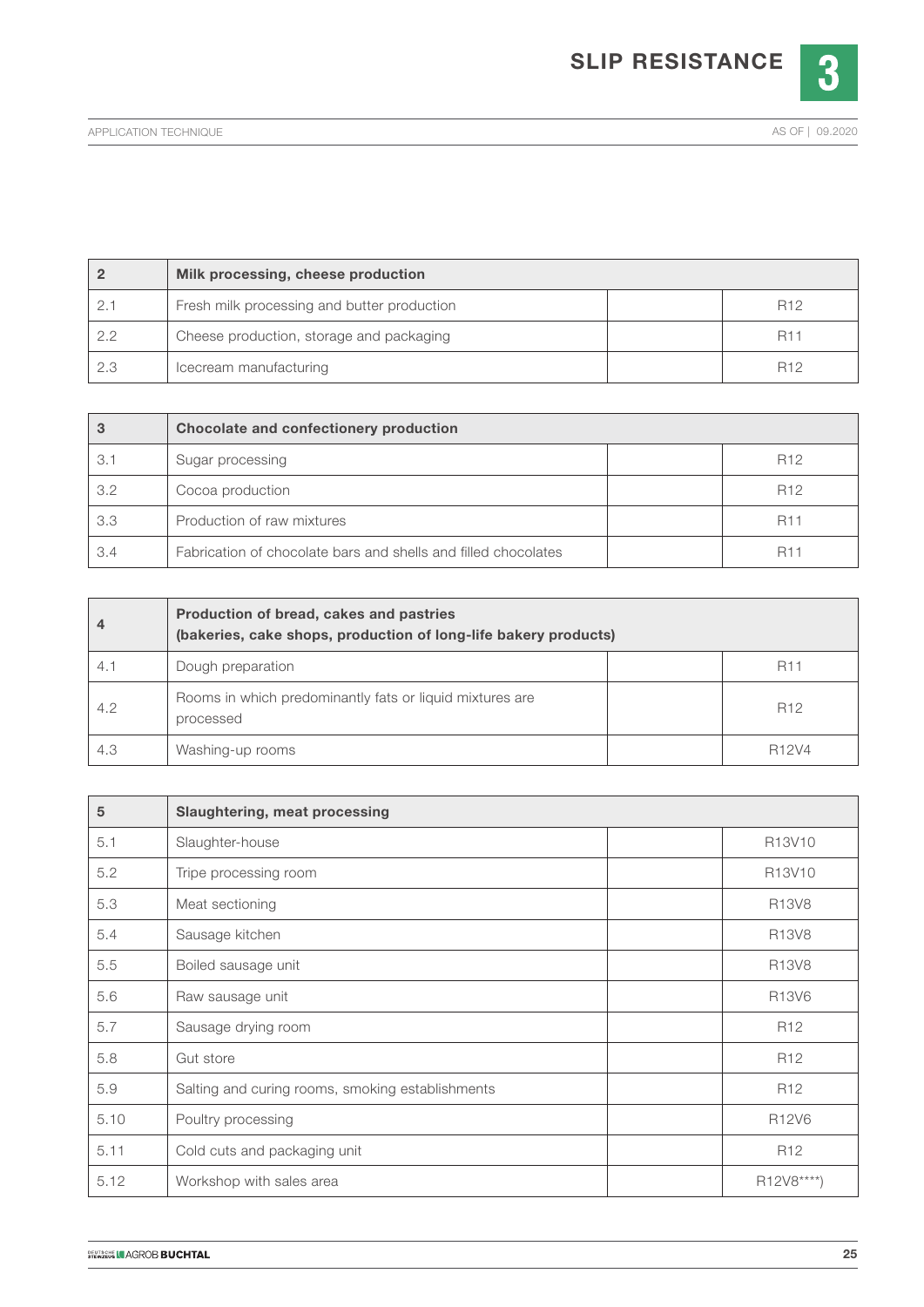

|     | Fish processing, production of delicatessen |                                |
|-----|---------------------------------------------|--------------------------------|
| 6.1 | Fish processing                             | R13V10                         |
| 6.2 | Production of delicatessen                  | R13V6                          |
| 6.3 | Manufacture of mayonnaise                   | R <sub>13</sub> V <sub>4</sub> |

|     | <b>Processing of vegetables</b>                       |                                |
|-----|-------------------------------------------------------|--------------------------------|
| 7.1 | Production of sauerkraut                              | R13V6                          |
| 7.2 | Vegetable tinning                                     | R13V6                          |
| 7.3 | Sterilizing rooms                                     | <b>R11</b>                     |
| 7.4 | Rooms in which vegetables are prepared for processing | R <sub>12</sub> V <sub>4</sub> |

| 8   | Wet areas in food and beverage production<br>(if not specifically mentioned) |            |
|-----|------------------------------------------------------------------------------|------------|
| 8.1 | Storage cellars                                                              | <b>R10</b> |
| 8.2 | Beverage bottling, fruit juice production                                    | <b>R11</b> |

| 9     | <b>Catering establishments</b>                                                            |                 |
|-------|-------------------------------------------------------------------------------------------|-----------------|
| 9.1   | Kitchens in the catering trade (restaurant kitchens, hotel kitchens)                      | R <sub>12</sub> |
| 9.2   | Kitchens catering for homes, schools, day-care facilities<br>for children, sanatoria      | <b>R11</b>      |
| 9.3   | Kitchens catering for hospitals, clinics                                                  | R <sub>12</sub> |
| 9.4   | Large kitchens catering for industrial and university canteens, and<br>contract catering  | R12V4           |
| 9.5   | Food preparation kitchens (fast food kitchens, convenience<br>restaurants and snack bars) | R12V4           |
| 9.6   | Kitchens for heating up frozen meals                                                      | R <sub>10</sub> |
| 9.7   | Coffee and tea kitchens, hotel garni kitchens and ward kitchens                           | <b>R10</b>      |
| 9.8   | Washing-up rooms                                                                          |                 |
| 9.8.1 | Washing-up rooms for 9.1, 9.4, 9.5                                                        | R12V4           |
| 9.8.2 | Washing-up rooms for 9.2                                                                  | <b>R11</b>      |
| 9.8.3 | Washing-up rooms for 9.3                                                                  | R <sub>12</sub> |
| 9.9   | Dining rooms, guest rooms, canteens including serving counters                            | R <sub>9</sub>  |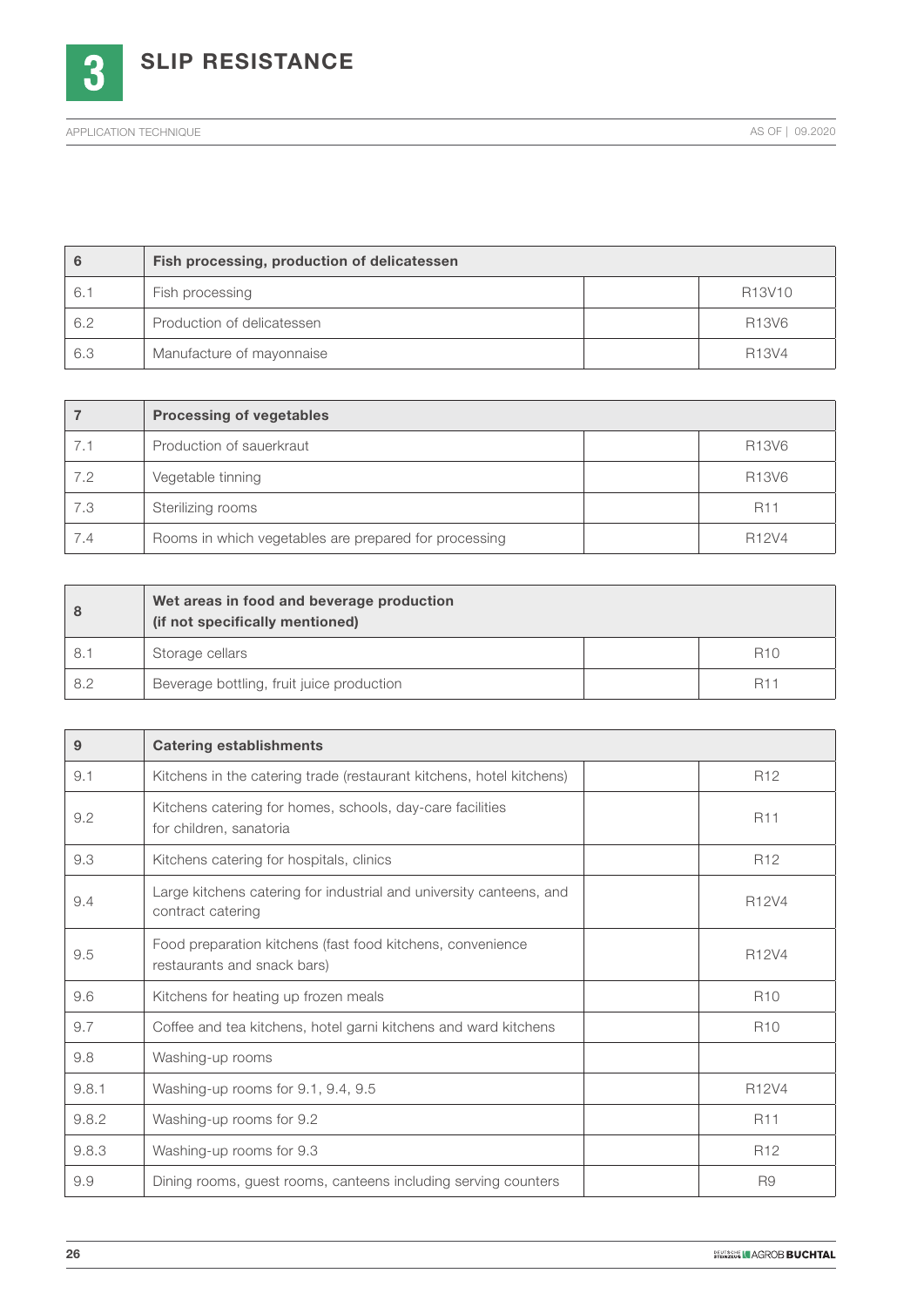

| 10   | Cold stores, deep freeze stores |                 |
|------|---------------------------------|-----------------|
| 10.1 | for unpacked goods              | R <sub>12</sub> |
| 10.2 | for packed goods                | R1'             |

| 11      | Sales outlets, shops                                                    |                  |
|---------|-------------------------------------------------------------------------|------------------|
| 11.1    | Reception of goods, meat                                                |                  |
| 11.1.1  | for unpacked goods                                                      | R <sub>11</sub>  |
| 11.1.2  | for packed goods                                                        | <b>R10</b>       |
| 11.2    | Reception of goods, fish                                                | <b>R11</b>       |
| 11.3    | Serving counters for meat and sausage                                   |                  |
| 11.3.1  | for unpacked goods                                                      | <b>R11</b>       |
| 11.3.2  | for packed goods                                                        | <b>R10</b>       |
| 11.4    | Serving counters for bread, cakes and pastries, unpacked goods          | <b>R10</b>       |
| 11.5    | Serving counters for dairy products and delicatessen,<br>unpacked goods | <b>R10</b>       |
| 11.6    | Serving counters for fish                                               |                  |
| 11.6.1  | for unpacked goods                                                      | R <sub>12</sub>  |
| 11.6.2  | for packed goods                                                        | R11              |
| 11.7    | Serving counters, except for nos. 11.3 to 11.6                          | R <sub>9</sub>   |
| 11.8    | Meat preparation rooms                                                  |                  |
| 11.8.1  | for meat preparation, except for no. 5                                  | <b>R12V8</b>     |
| 11.8.2  | for meat processing, except for no. 5                                   | <b>R11</b>       |
| 11.9    | Florists shops                                                          | <b>R11</b>       |
| 11.10   | Sales areas with ovens                                                  |                  |
| 11.10.1 | for the production of bread, cakes and pastries                         | R11              |
| 11.10.2 | for the warming up of prefabricated bread, cakes and pastries           | R <sub>10</sub>  |
| 11.11   | Sales areas with chip pans or grills                                    | R12V4            |
| 11.12   | Shops, customer rooms                                                   | R9               |
| 11.13   | Preparation areas for food for self-service shops                       | R <sub>10</sub>  |
| 11.14   | Cash register areas, packing areas                                      | R9               |
| 11.15   | Outdoor sales areas                                                     | R11 (oder R10V4) |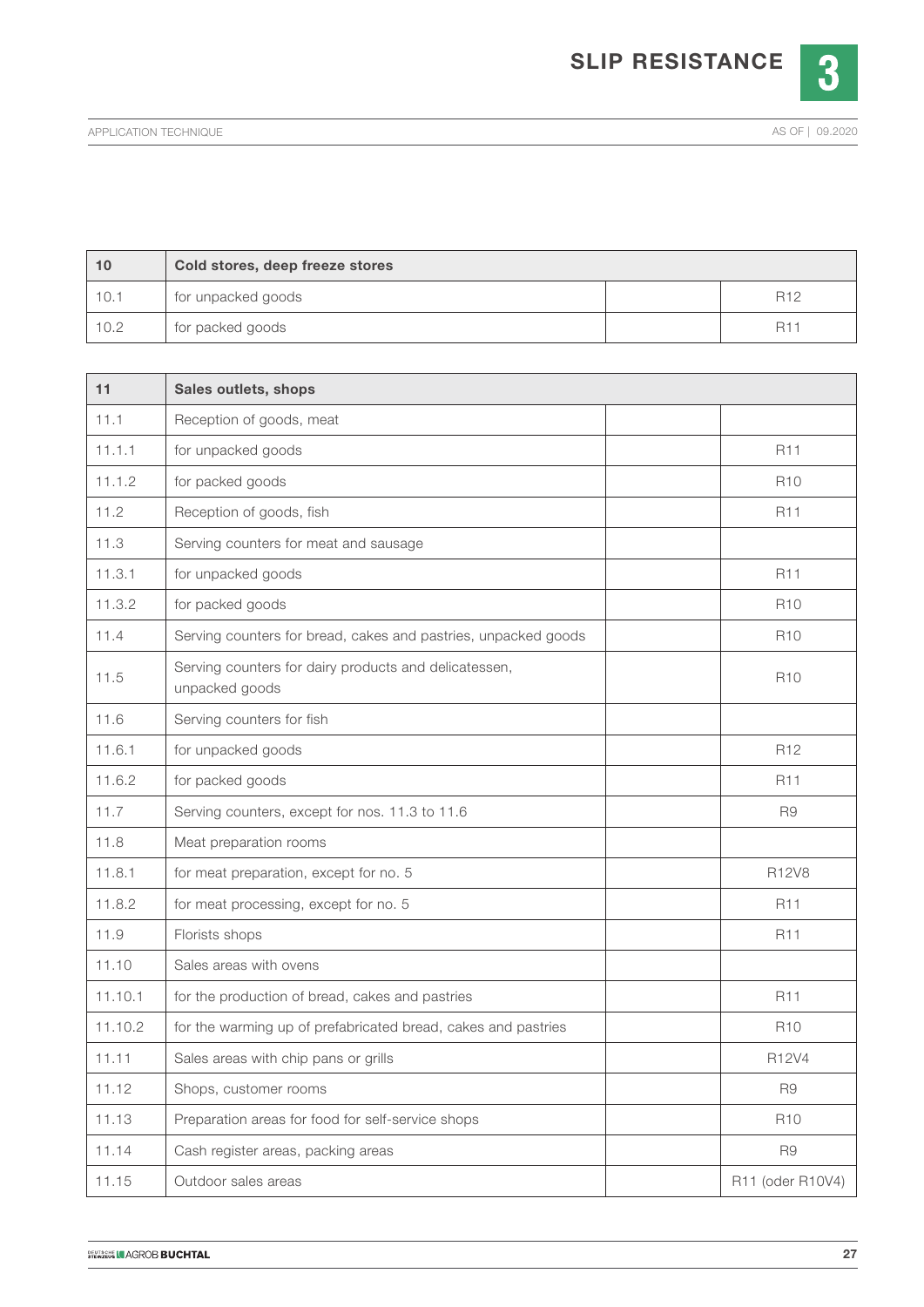

SLIP RESISTANCE

| 12    | <b>Health service rooms</b>                                           |                 |
|-------|-----------------------------------------------------------------------|-----------------|
| 12.1  | Disinfection rooms (wet)                                              | <b>R11</b>      |
| 12.2  | Pre-cleaning areas of sterilization                                   | R <sub>10</sub> |
| 12.3  | Faeces disposal rooms, discharge rooms, unclean nursing work<br>rooms | R <sub>10</sub> |
| 12.4  | Pathological facilities                                               | <b>R10</b>      |
| 12.5  | Rooms for medical baths, hydrotherapy, fango preparation              | <b>R11</b>      |
| 12.6  | Washrooms of operating theatres, plastering rooms                     | R <sub>10</sub> |
| 12.7  | Sanitary rooms, ward bathrooms                                        | R <sub>10</sub> |
| 12.8  | Rooms for medical diagnosis and therapy, massage rooms                | R <sub>9</sub>  |
| 12.9  | Operating theatres                                                    | R <sub>9</sub>  |
| 12.10 | Wards with hospital rooms and corridors                               | R <sub>9</sub>  |
| 12.11 | Medical practices, day clinics                                        | R <sub>9</sub>  |
| 12.12 | Pharmacies                                                            | R <sub>9</sub>  |
| 12.13 | aboratories                                                           | R <sub>9</sub>  |
| 12.14 | Hairdressing salons                                                   | R <sub>9</sub>  |

| 13   | Laundry                                                                        |            |
|------|--------------------------------------------------------------------------------|------------|
| 13.1 | Rooms with continuous-flow washing machines or with spin-drier                 | R9         |
| 13.2 | Rooms with washing machines at which the clothes are taken out<br>dripping wet | <b>R11</b> |
| 13.3 | Ironing rooms                                                                  | R9         |

| 14   | <b>Fodder concentrate production</b>              |              |
|------|---------------------------------------------------|--------------|
| 14.1 | Dried fodder production                           | <b>R11</b>   |
| 14.2 | Fodder concentrate production using fat and water | <b>R11V4</b> |

| 15   | <b>Leather production, textiles</b>                     |                                 |
|------|---------------------------------------------------------|---------------------------------|
| 15.1 | Wet areas in tanneries                                  | R <sub>13</sub>                 |
| 15.2 | Rooms with fleshing machines                            | R13V10                          |
| 15.3 | Areas where leather scraps accumulate                   | R <sub>13</sub> V <sub>10</sub> |
| 15.4 | Rooms for making leather impermeable by means of grease | R <sub>12</sub>                 |
| 15.5 | Dye mills for textiles                                  | <b>R11</b>                      |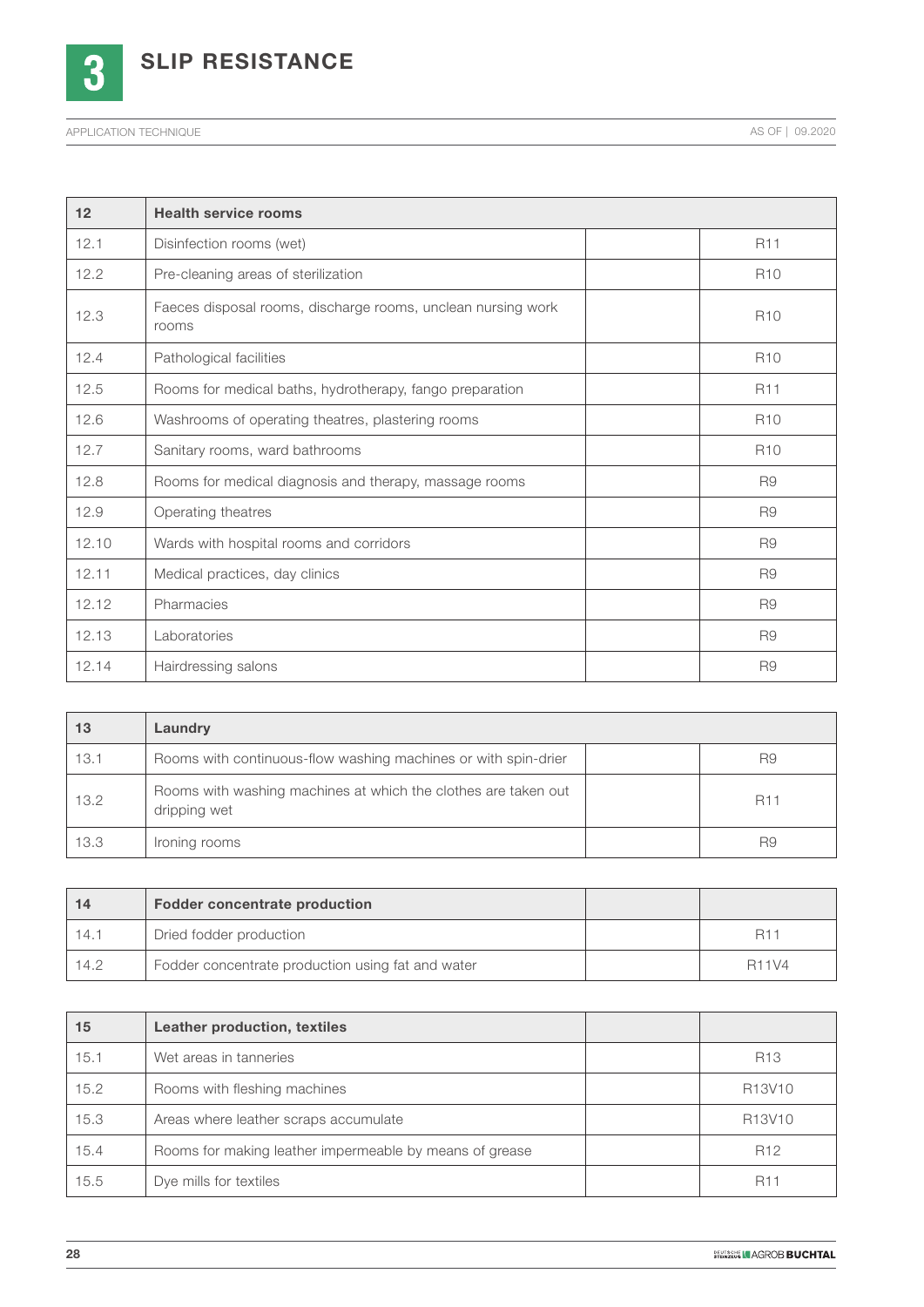## SLIP RESISTANCE



| 16   | <b>Paint shops</b> |                                 |
|------|--------------------|---------------------------------|
| 16.1 | Wet grinding areas | R <sub>12</sub> V <sub>10</sub> |
| 16.2 | Powder coating     | <b>R11</b>                      |
| 16.3 | Painting           | <b>R10</b>                      |

| 17   | <b>Ceramics industry</b>                                                                   |                                |
|------|--------------------------------------------------------------------------------------------|--------------------------------|
| 17.1 | Wet grinding mills (processing of ceramic raw materials)                                   | <b>R11</b>                     |
| 17.2 | Mixers; handling of materials like tar, pitch, graphite and synthetic<br>resins            | R <sub>11</sub> V <sub>6</sub> |
| 17.3 | Presses (shaping); handling of materials like tar, pitch, graphite<br>and synthetic resins | R <sub>11</sub> V <sub>6</sub> |
| 17.4 | Moulding, pressure die casting areas                                                       | R <sub>12</sub>                |
| 17.5 | Glazing areas                                                                              | R <sub>12</sub>                |

| 18   | Glass and stone processing                                          |                                |
|------|---------------------------------------------------------------------|--------------------------------|
| 18.1 | Stone cutting, stone grinding                                       | <b>R11</b>                     |
| 18.2 | Glass shaping of hollow glass ware, container ware                  | <b>R11</b>                     |
| 18.3 | Grinding areas for hollow glass ware, flat glass                    | <b>R11</b>                     |
| 18.4 | Insulating glass manufacture; handling of drying agents             | R <sub>11</sub> V <sub>6</sub> |
| 18.5 | Packaging, shipping of flat glass; handling of anti-adhesive agents | <b>R11V6</b>                   |
| 18.6 | Etching and acid polishing facilities for glass                     | <b>R11</b>                     |

| 19    | <b>Cast concrete factories</b> |  |
|-------|--------------------------------|--|
| -19.1 | Concrete washing areas         |  |

| 20   | Storage areas                   |                                |
|------|---------------------------------|--------------------------------|
| 20.1 | Storage areas for oils and fats | R <sub>12</sub> V <sub>6</sub> |
| 20.2 | Storage areas for packed food   | R <sub>10</sub>                |
| 20.3 | Outdoor storage areas           | R11 (oder R10V4)               |

| 21   | Chemical and thermal treatment of iron and metal |                 |
|------|--------------------------------------------------|-----------------|
| 21.1 | Pickling plants                                  | R <sub>12</sub> |
| 21.2 | Hardening shops                                  | R <sub>12</sub> |
| 21.3 | Laboratory rooms                                 | <b>R11</b>      |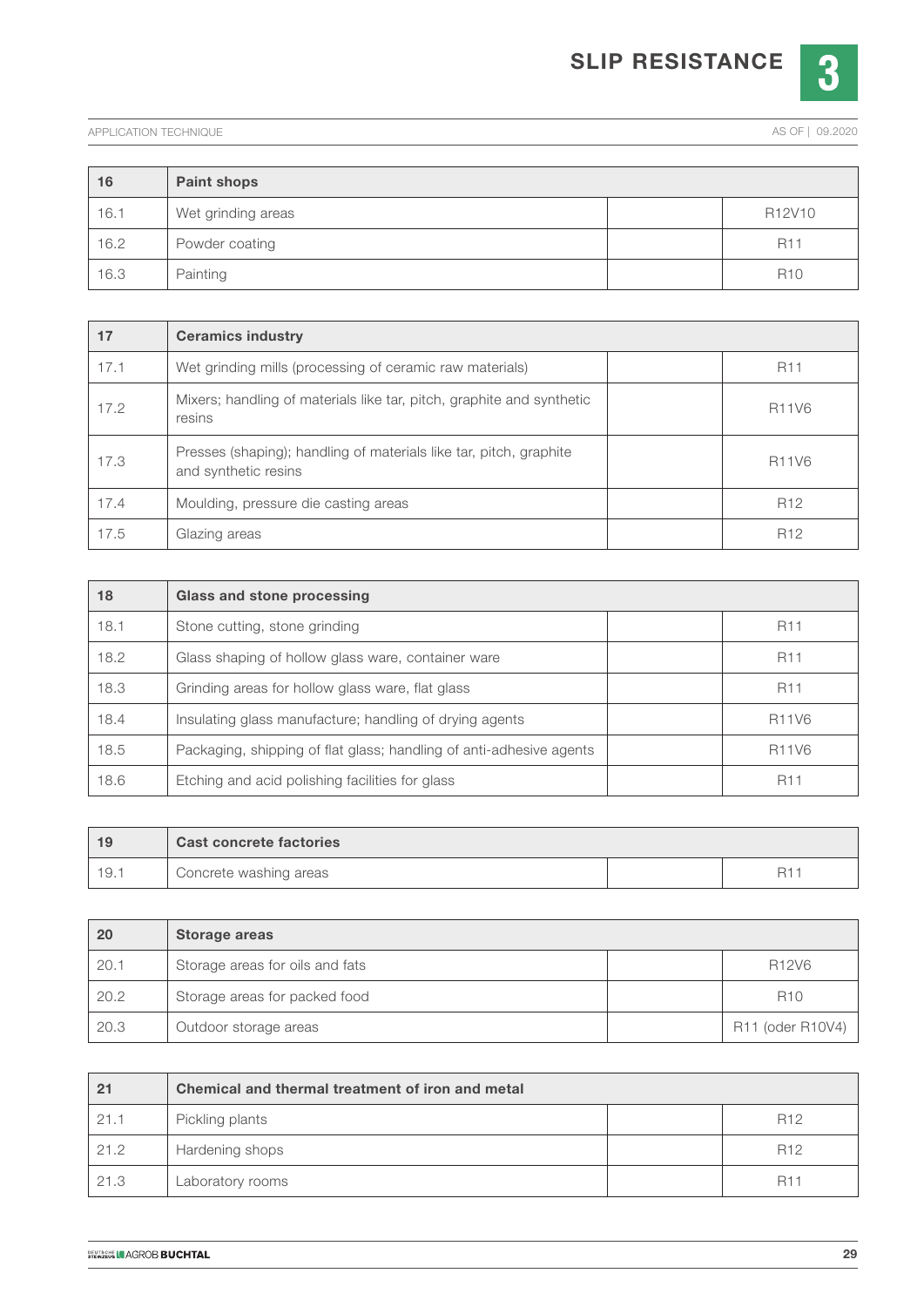

SLIP RESISTANCE

| 22   | Metal processing, metal workshops                                                                                                                                            |                 |
|------|------------------------------------------------------------------------------------------------------------------------------------------------------------------------------|-----------------|
| 22.1 | Galvanizing shops                                                                                                                                                            | R <sub>12</sub> |
| 22.2 | Grey cast iron processing                                                                                                                                                    | R11V4           |
| 22.3 | Mechanical processing areas (turnery, milling shop),<br>punching room, pressroom, drawing shop (pipes, wires)<br>and areas exposed to increased stress by oil and lubricants | <b>R1V4</b>     |
| 22.4 | Parts cleaning areas, exhaust steam areas                                                                                                                                    | R <sub>12</sub> |

| 23   | Vehicle repair workshops         |                                |
|------|----------------------------------|--------------------------------|
| 23.1 | Repair and servicing bays        | <b>R11</b>                     |
| 23.2 | Working and inspection pits      | R <sub>12</sub> V <sub>4</sub> |
| 23.3 | Car washing halls, washing areas | <b>R11V4</b>                   |

| 24   | Aircraft repair workshops |                 |
|------|---------------------------|-----------------|
| 24.1 | Aircraft hangars          | <b>R11</b>      |
| 24.2 | Repair hangars            | R <sub>12</sub> |
| 24.3 | Washing halls             | <b>R11V4</b>    |

| 25   | Sewage treatment plants                                   |                 |
|------|-----------------------------------------------------------|-----------------|
| 25.1 | Pump rooms                                                | R <sub>12</sub> |
| 25.2 | Rooms for sludge draining facilities                      | R <sub>12</sub> |
| 25.3 | Rooms for screening equipment                             | R <sub>12</sub> |
| 25.4 | Stands of workplaces, scaffolds and maintenance platforms | R <sub>12</sub> |

| 26   | Fire brigade buildings               |                 |
|------|--------------------------------------|-----------------|
| 26.1 | Vehicle parking places               | R <sub>12</sub> |
| 26.2 | Rooms for hose maintenance equipment | <b>R12</b>      |

| 27   | Functional rooms in the respiratory protection training facility |  |                 |
|------|------------------------------------------------------------------|--|-----------------|
| 27.1 | Preparation room                                                 |  | R <sub>10</sub> |
| 27.2 | Fitness room                                                     |  | <b>R10</b>      |
| 27.3 | Training room                                                    |  | <b>R11</b>      |
| 27.4 | Sluice                                                           |  | <b>R10</b>      |